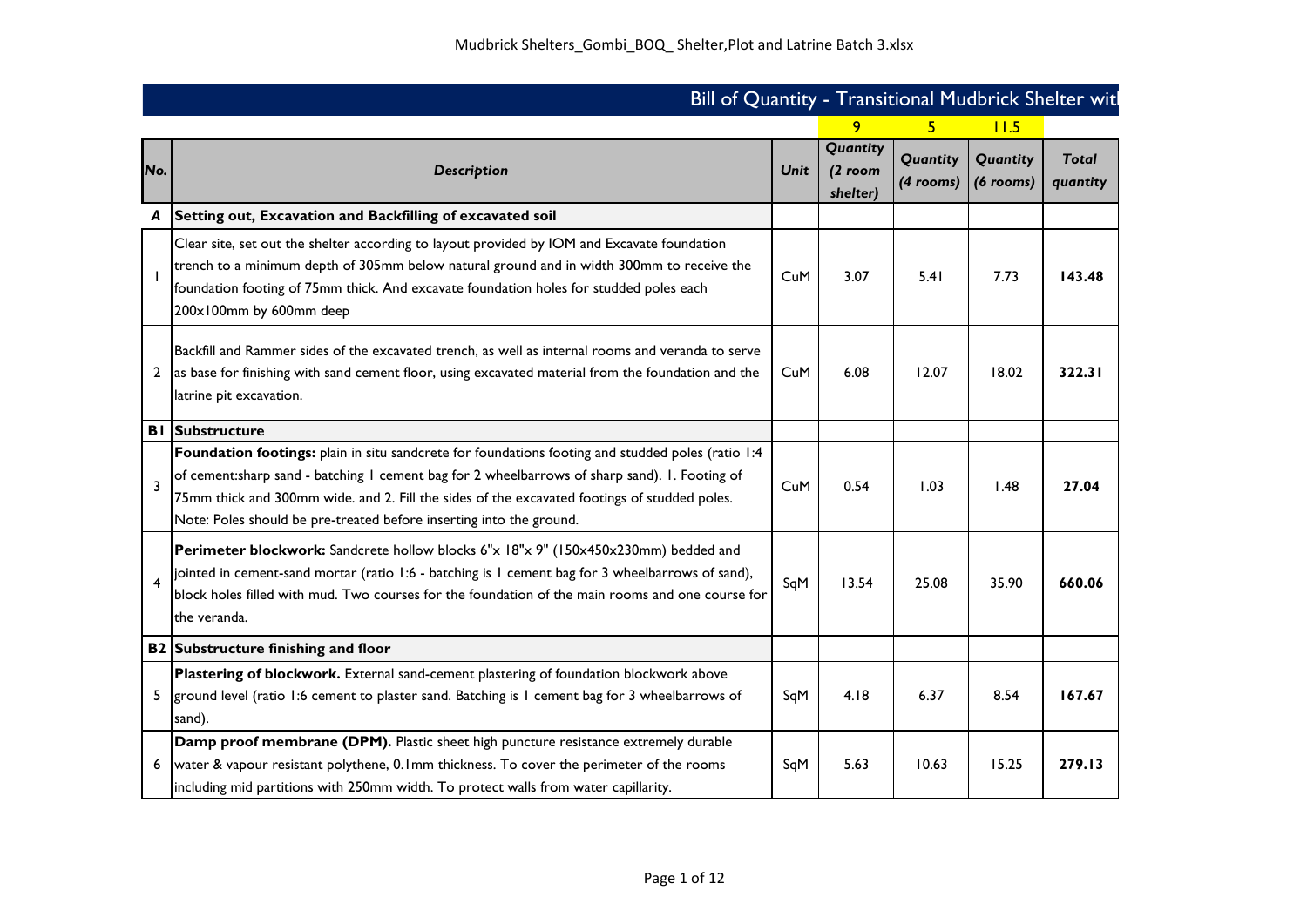| $\overline{7}$  | Floor. Plain in situ sandcrete floor 50mm thick (ratio 1:4 - batching is 1 cement bag for 2<br>wheelbarrows of sand) cast over backfilled and compacted soil.                                                                                                                                                                                                                                                                                               | CuM | 1.34  | 2.65  | 3.98   | 70.99    |
|-----------------|-------------------------------------------------------------------------------------------------------------------------------------------------------------------------------------------------------------------------------------------------------------------------------------------------------------------------------------------------------------------------------------------------------------------------------------------------------------|-----|-------|-------|--------|----------|
| 8               | Floor finish: cement grout covering a surface of 26.7sqm for the internal rooms and veranda                                                                                                                                                                                                                                                                                                                                                                 | SqM | 26.71 | 53.01 | 79.52  | 1,419.84 |
|                 | <b>Subtotal substructure</b>                                                                                                                                                                                                                                                                                                                                                                                                                                |     |       |       |        |          |
|                 |                                                                                                                                                                                                                                                                                                                                                                                                                                                             |     |       |       |        |          |
| $\mathbf c$     | Superstructure (mudbrick walls)                                                                                                                                                                                                                                                                                                                                                                                                                             |     |       |       |        |          |
| 9               | Walling: Construct walls with Locally hand-made Mudbricks (150mmx150mmx350mm), including<br>preparation and screening of soil of agreed grain composition, mixing with water and vegetable<br>fibres, laid with mud mortar. Where possible, bricks to be moulded on site by local workers,<br>including direct shelter beneficiaries.                                                                                                                       | SqM | 52.38 | 97.86 | 139.73 | 2,567.65 |
| 10              | Apply earth-based plaster, 15mm thickness, mixture of mud, boiled bitumen and used engine<br>oil (or water-based bitumen), to be applied in at least two coats. Inclusive of all required materials<br>for the mixture, water and labour costs. For all external mudbrick walls, and only 300mm height<br>from floor level for the internal rooms.                                                                                                          | SqM | 51.48 | 91.78 | 120.80 | 2,311.29 |
|                 | <b>Subtotal walls</b>                                                                                                                                                                                                                                                                                                                                                                                                                                       |     |       |       |        |          |
|                 |                                                                                                                                                                                                                                                                                                                                                                                                                                                             |     |       |       |        |          |
| D               | Timbers for roof structure and door frame                                                                                                                                                                                                                                                                                                                                                                                                                   |     |       |       |        |          |
| $\mathbf{H}$    | Provide and install Obeche Timber poles, 2x6 inches - full length min. 3m, pre-treated with<br>antitermite/engine oil solution. For wall plates (4pcs), door frames (4pcs) and lintel of front<br>windows (Ipc cut into two). To be secured with langalanga to the brick walls.                                                                                                                                                                             | Pcs | 9.00  | 18.00 | 27.00  | 481.50   |
| 12              | Provide and install Obeche Timber poles, 2x6 inches - full length min. 3m for studded poles<br>at front veranda, pre-treated with antitermite/engine oil solution and fully termite treated at base<br>(soaked in metal drum min 900mm from base). To be cast in sand-cement footing.                                                                                                                                                                       | Pcs | 5.00  | 10.00 | 14.00  | 256.00   |
| $\overline{13}$ | Provide and install Obeche Timber poles, 2x4 inches - full length min. 3m, pre-treated with<br>antitermite/engine oil solution. For ridge beam (2.5 pcs); 7.5pcs front rafters (330cm); 5pcs back<br>rafters (230cm); 2pcs for wall plate for front veranda; 2pcs for tie beams at trusses no. 2 and 4. 3x<br>tie collar at trusses 1-3-5 (100 cm length) and 2 king posts of (80cm length) at trusses no. 2 and 4,<br>to be obtained from rafters offcuts. | Pcs | 19.00 | 38.00 | 54.50  | 987.75   |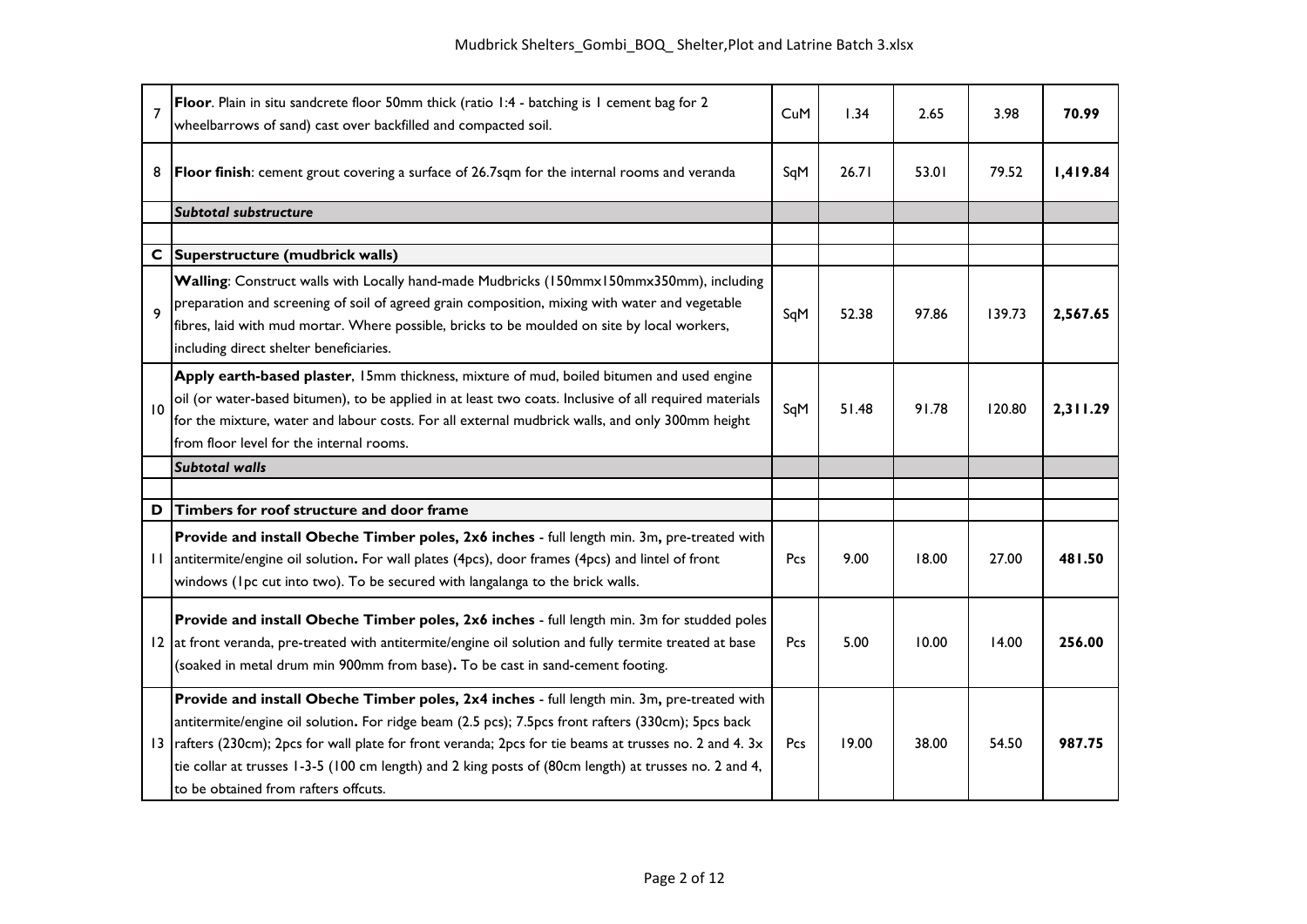|    | Provide and install Obeche Timber poles, 2x3 inches - full length min. 3m, pre-treated with<br>14 antitermite/engine oil solution, for 10 lines of purlins, to be nailed to rafters and secured with<br>langalanga.                                                                                                                                                                                   | Pcs | 25.00 | 50.00 | 75.00  | 1,337.50 |
|----|-------------------------------------------------------------------------------------------------------------------------------------------------------------------------------------------------------------------------------------------------------------------------------------------------------------------------------------------------------------------------------------------------------|-----|-------|-------|--------|----------|
| 15 | Provide and install Fascia board, 1x5 inches timber plank - full length min. 3m - along the<br>whole perimeter of the roof, pre-treated with antitermite/engine oil solution.                                                                                                                                                                                                                         | Pcs | 9.00  | 13.00 | 17.00  | 341.50   |
|    | <b>Roof cover</b>                                                                                                                                                                                                                                                                                                                                                                                     |     |       |       |        |          |
| 16 | <b>Provide and install CGI Sheets</b> (2.4m x 0.6m x 0.2mm thick) with 75mm cap nails fixed at<br>every corrugation at the edges of the roof, wit side overlap of 2 corrugations and min. 200mm end<br>overlap between sheets. Folded and fixed over fascia board at gable ends. With Branded IOM logo<br>in blue color on selected sheets as per design (logos may be applied on construction site). | SqM | 41.18 | 77.14 | 113.68 | 2,063.64 |
| 17 | Provide and install Aluzinc ridge cap, 0.35mm thick * 400mm wide, blue color, folded at the<br>centre. Overlap of minimum 250mm. Well secured with 4 cap nails over the fascia board at each<br>gable end.                                                                                                                                                                                            | m   | 7.50  | 13.50 | 20.00  | 365.00   |
|    | Subtotal timbers and roof cover                                                                                                                                                                                                                                                                                                                                                                       |     |       |       |        |          |
|    | <b>Doors and windows</b>                                                                                                                                                                                                                                                                                                                                                                              |     |       |       |        |          |
|    |                                                                                                                                                                                                                                                                                                                                                                                                       |     |       |       |        |          |
|    | Install purpose made doors of 2.1x0.7m with 2x3" timbers for door leaf, three 100mm hinges<br>18 per door to fix leaf on frame, cladding with CGI sheet 0.2mm thick branded with IOM logo,<br>internal and external latches 125mm, padlock of 0.25kg and keys.                                                                                                                                        | Pcs | 2.00  | 4.00  | 6.00   | 107.00   |
|    | Install purpose made windows of 600mm height by 300mm width, with 2x3" timbers for frame<br>19 and leaf, two 75mm hinges (one pair) and cladded with blue aluzinc, with internal 100mm tower<br>bolts. Branded with white IOM logo.                                                                                                                                                                   | Pcs | 2.00  | 4.00  | 6.00   | 107.00   |
| 20 | Install purpose made fly screen net for ventilation of 250mm height by 150mm width, with<br>timber battens for frame nailed to the net to wall and wall plate.                                                                                                                                                                                                                                        | Pcs | 8.00  | 16.00 | 24.00  | 428.00   |
|    | <b>Subtotal doors and windows</b>                                                                                                                                                                                                                                                                                                                                                                     |     |       |       |        |          |
|    |                                                                                                                                                                                                                                                                                                                                                                                                       |     |       |       |        |          |
|    | <b>Fixings</b>                                                                                                                                                                                                                                                                                                                                                                                        |     |       |       |        |          |
| 21 | Nails - 5 inch                                                                                                                                                                                                                                                                                                                                                                                        | Кg  | 2.00  | 4.00  | 6.00   | 107.00   |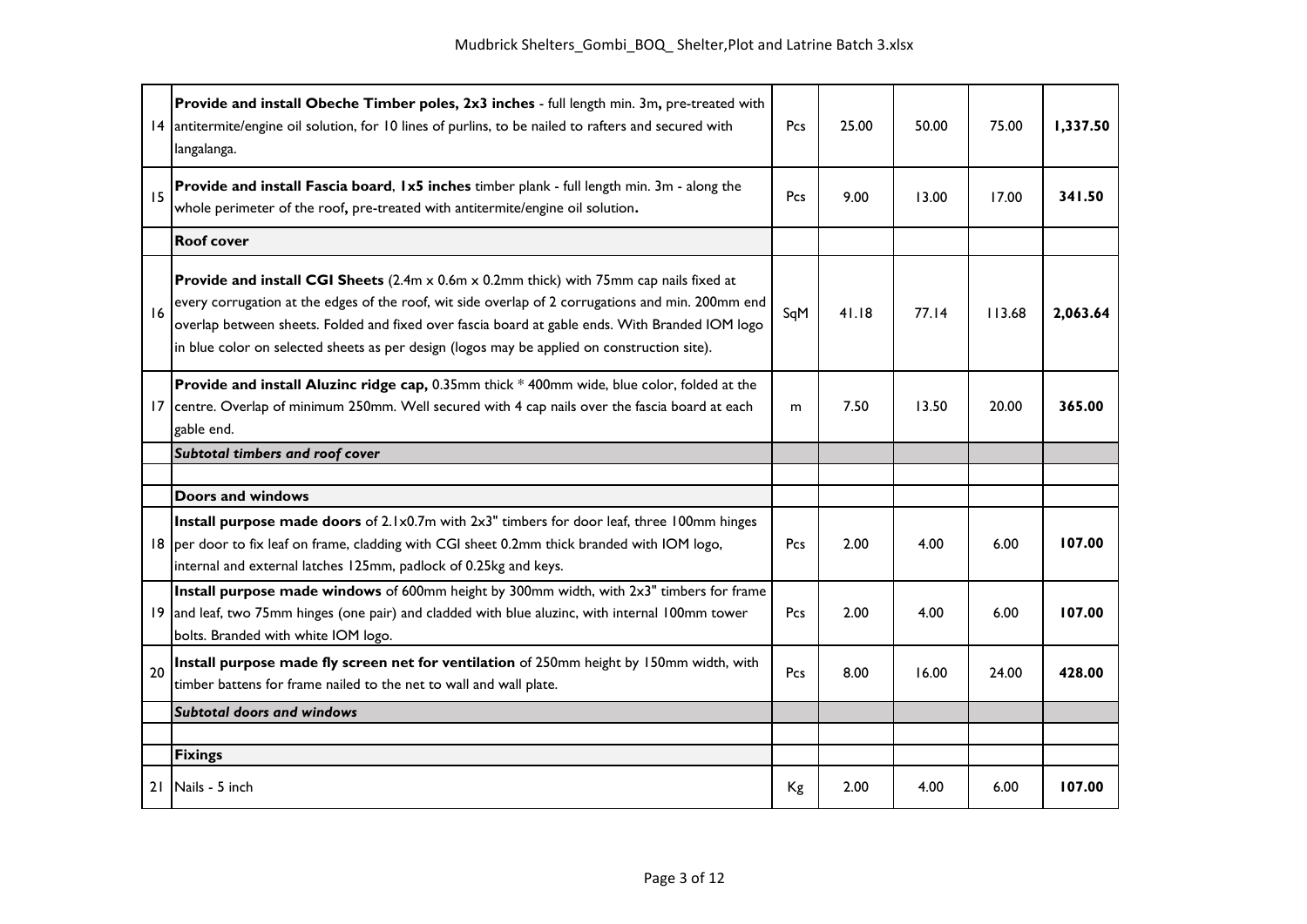| 22 | Nails - 4 inch                                     | Kg  | 10.00 | 20.00  | 30.00  | 535.00   |
|----|----------------------------------------------------|-----|-------|--------|--------|----------|
|    | 23 Nails - 3 inch                                  | Kg  | 8.00  | 16.00  | 24.00  | 428.00   |
|    | 24 Nails - 1 1/2 inch                              | Кg  | 2.00  | 4.00   | 6.00   | 107.00   |
|    | 25 Wind security (Langa langa) - 1.5m length each. | Pcs | 56.00 | 112.00 | 168.00 | 2,996.00 |
|    | <b>Subtotal fixings</b>                            |     |       |        |        |          |
|    |                                                    |     |       |        |        |          |
|    | Subtotal substructure                              |     |       |        |        |          |
|    | <b>Subtotal walls</b>                              |     |       |        |        |          |
|    | Subtotal timbers and roof cover                    |     |       |        |        |          |
|    | <b>Subtotal doors and windows</b>                  |     |       |        |        |          |
|    | <b>Subtotal fixings</b>                            |     |       |        |        |          |
|    |                                                    |     |       |        |        |          |
|    | <b>Subtotal Cost for I Shelter</b>                 |     |       |        |        |          |
|    |                                                    |     |       |        |        |          |
|    | Contingency (1% of subtotal cost)                  |     |       |        |        |          |
|    |                                                    |     |       |        |        |          |

| etal<br>⊡ost |  |  |  |
|--------------|--|--|--|
|              |  |  |  |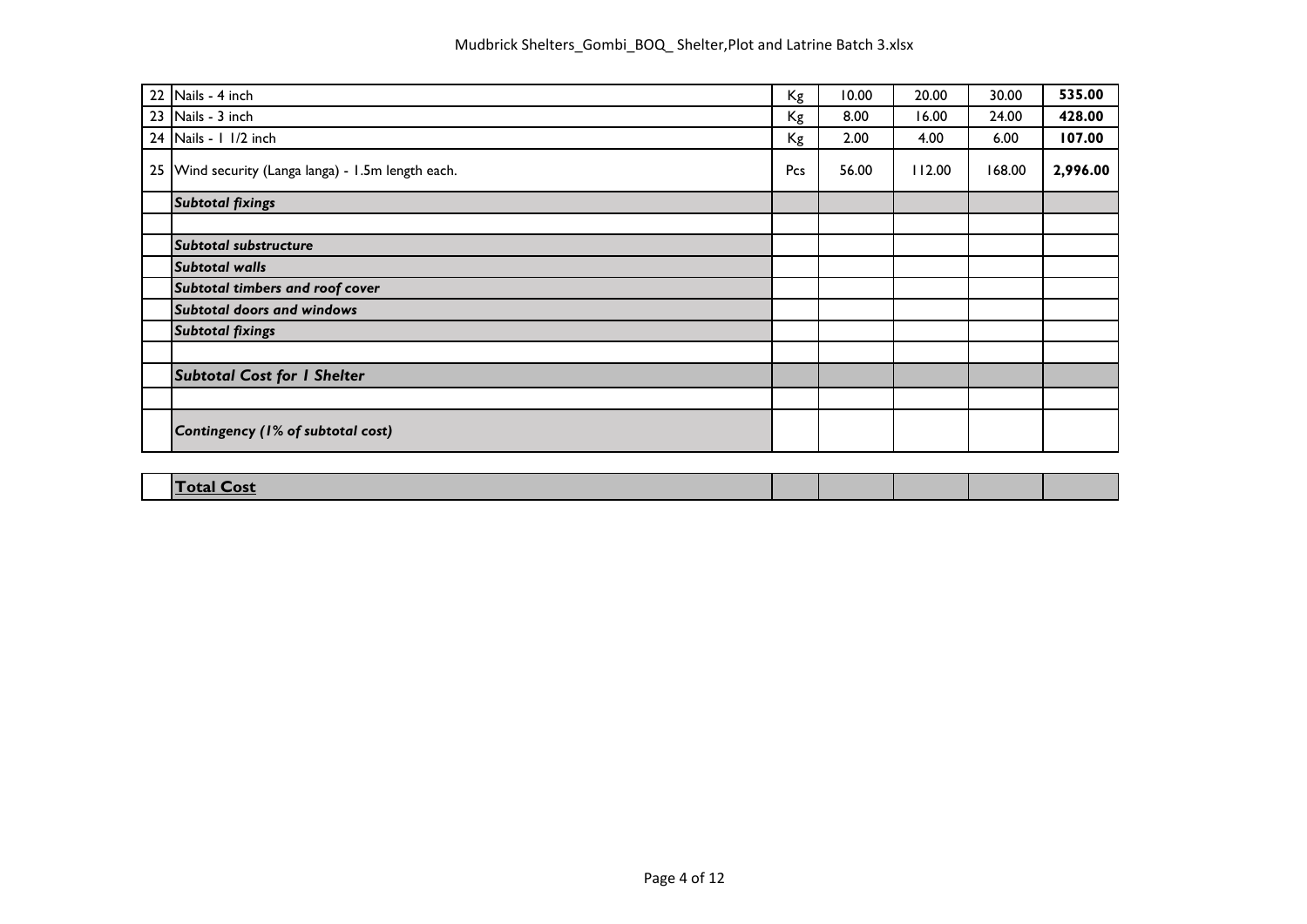## h Veranda (3.3x6.45m, 2.3m height), all inclusive

|                  |                             |                  |                             | 414.89         |
|------------------|-----------------------------|------------------|-----------------------------|----------------|
|                  | <b>Estimated Cost (NGN)</b> |                  | <b>Estimated Cost (USD)</b> |                |
| <b>Unit Cost</b> | <b>Total Cost</b>           | <b>Unit Cost</b> | <b>Total Cost</b>           | <b>Remarks</b> |
| (NGN)            | (NGN)                       | (USD)            | (USD)                       |                |
|                  |                             |                  |                             |                |
|                  | 0.00                        | 0.00             | 0.00                        |                |
|                  | 0.00                        | 0.00             | 0.00                        |                |
|                  |                             |                  |                             |                |
|                  | 0.00                        | 0.00             | 0.00                        |                |
|                  | 0.00                        | 0.00             | 0.00                        |                |
|                  |                             |                  |                             |                |
|                  | 0.00                        | 0.00             | 0.00                        |                |
|                  | $0.00\,$                    | 0.00             | $0.00\,$                    |                |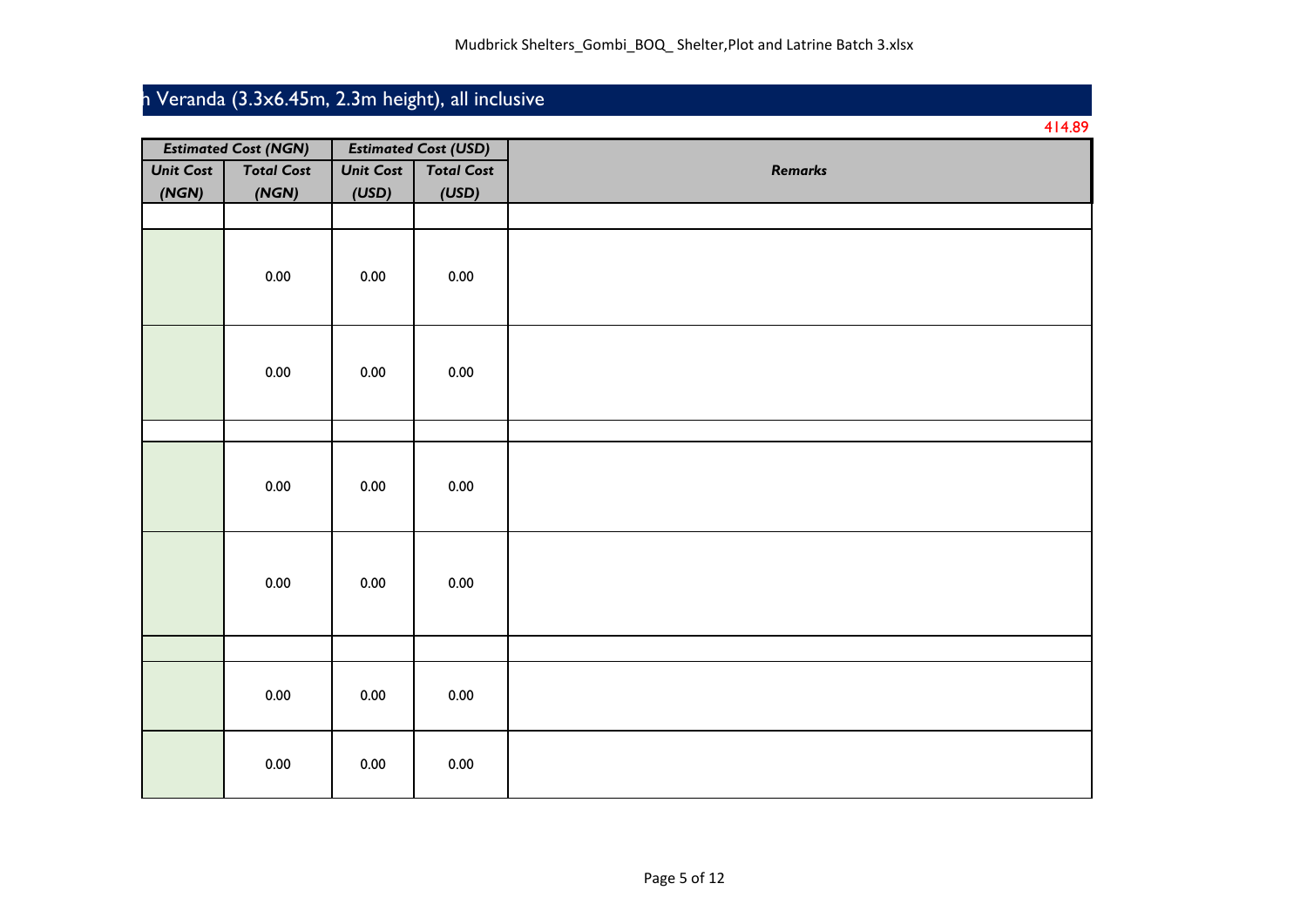| 0.00 | 0.00 | 0.00 |                                                                                                                                                                                                                                         |
|------|------|------|-----------------------------------------------------------------------------------------------------------------------------------------------------------------------------------------------------------------------------------------|
| 0.00 | 0.00 | 0.00 |                                                                                                                                                                                                                                         |
| 0.00 |      | 0.00 |                                                                                                                                                                                                                                         |
|      |      |      |                                                                                                                                                                                                                                         |
|      |      |      |                                                                                                                                                                                                                                         |
| 0.00 | 0.00 | 0.00 | 13 courses of bricks above the plinth to reach 2.49m above NGL, plus overhead course above<br>wall plate on long sides. Including internal partition and gables. Provide 50mm ventilation gaps at<br>the overhead course as per design. |
| 0.00 | 0.00 | 0.00 |                                                                                                                                                                                                                                         |
| 0.00 |      | 0.00 |                                                                                                                                                                                                                                         |
|      |      |      |                                                                                                                                                                                                                                         |
|      |      |      |                                                                                                                                                                                                                                         |
| 0.00 | 0.00 | 0.00 |                                                                                                                                                                                                                                         |
| 0.00 | 0.00 | 0.00 |                                                                                                                                                                                                                                         |
| 0.00 | 0.00 | 0.00 |                                                                                                                                                                                                                                         |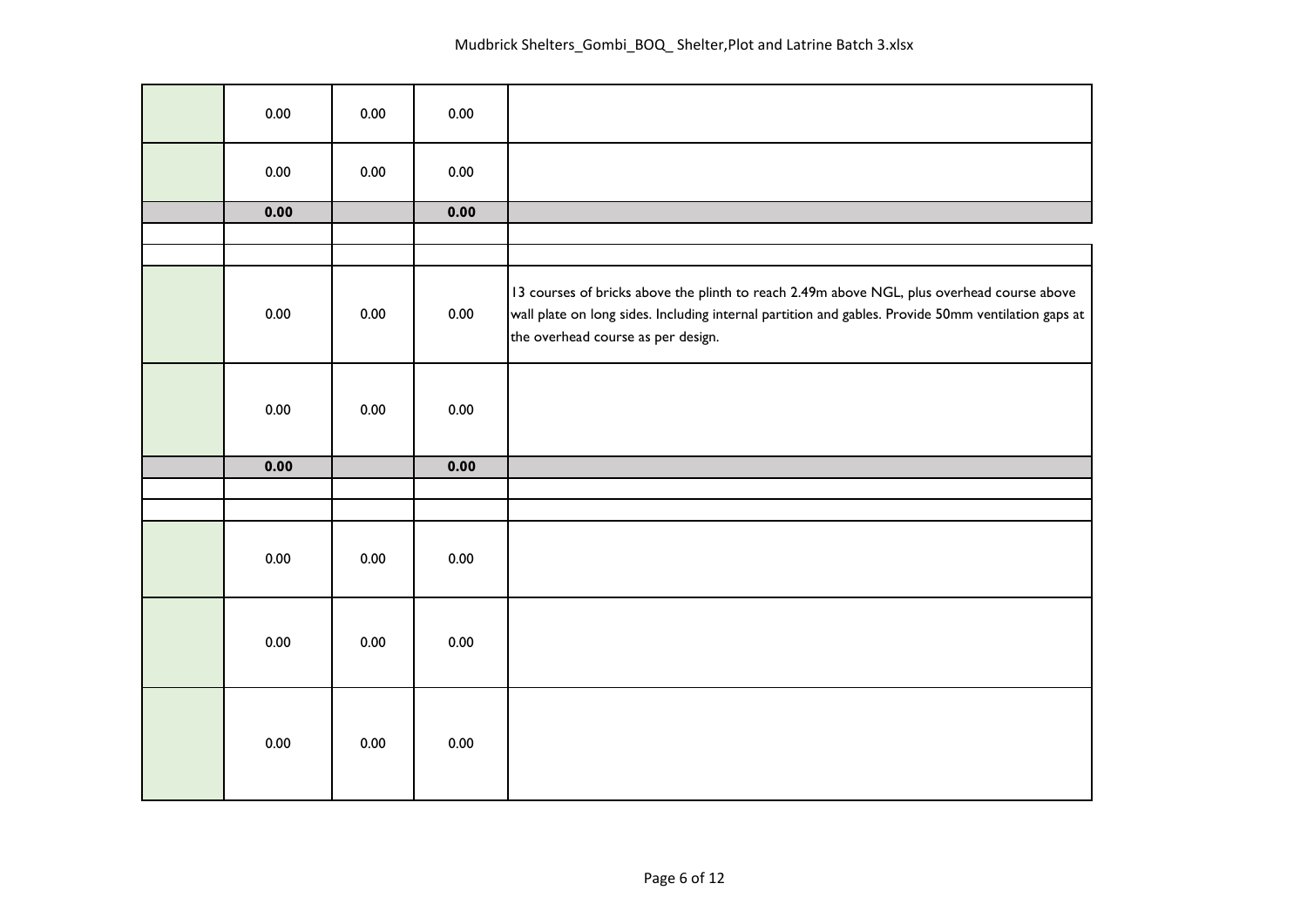| 0.00 | 0.00 | 0.00 |                                                                     |
|------|------|------|---------------------------------------------------------------------|
| 0.00 | 0.00 | 0.00 |                                                                     |
|      |      |      |                                                                     |
| 0.00 | 0.00 | 0.00 |                                                                     |
| 0.00 | 0.00 | 0.00 |                                                                     |
| 0.00 |      | 0.00 |                                                                     |
|      |      |      |                                                                     |
| 0.00 | 0.00 | 0.00 |                                                                     |
| 0.00 | 0.00 | 0.00 |                                                                     |
| 0.00 | 0.00 | 0.00 | Refer to design for location and size of ventilation holes.         |
| 0.00 |      | 0.00 |                                                                     |
|      |      |      |                                                                     |
| 0.00 | 0.00 | 0.00 | Fixing thicker wooden poles together (mainly rafters to ridge beam) |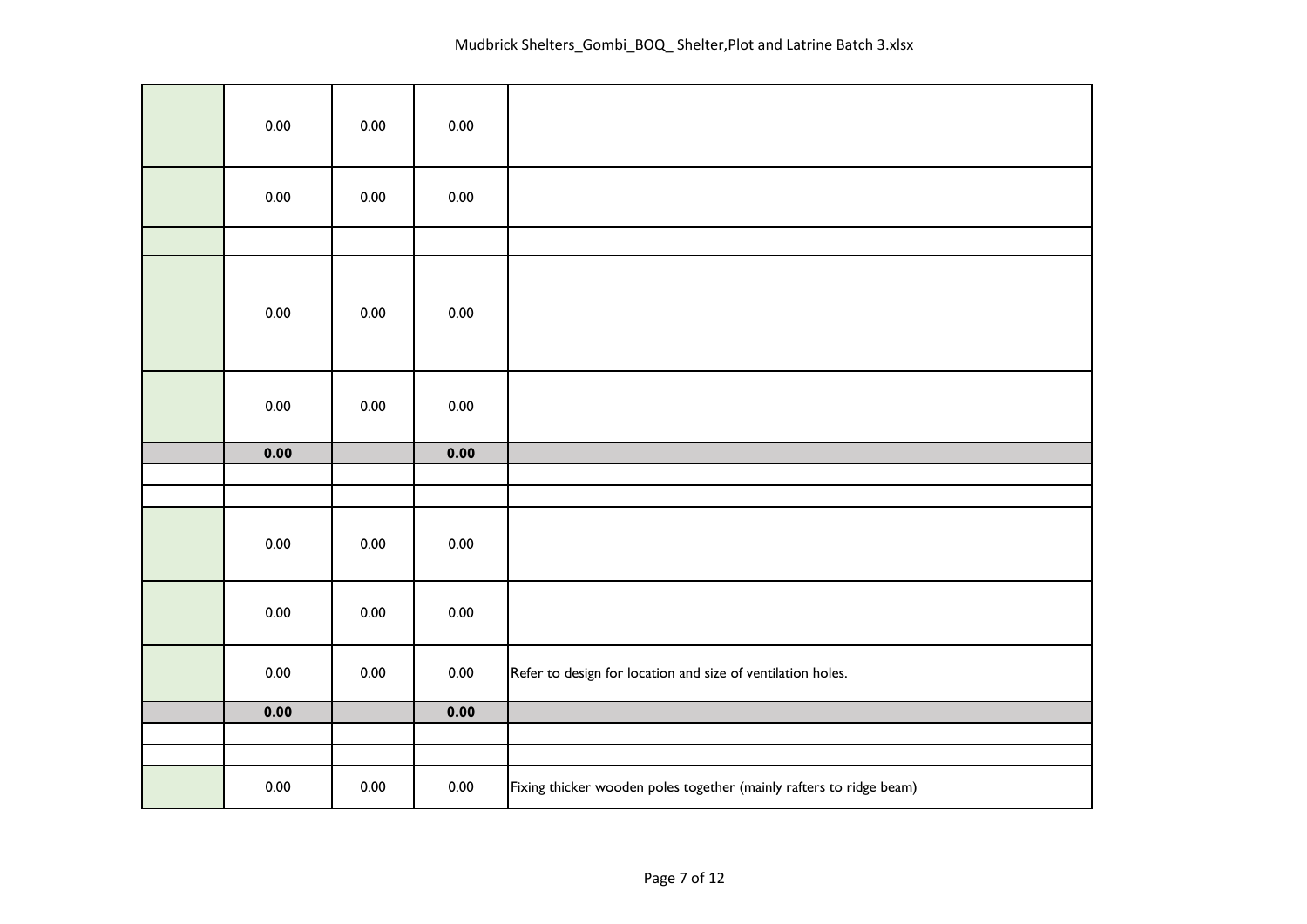## Mudbrick Shelters\_Gombi\_BOQ\_ Shelter,Plot and Latrine Batch 3.xlsx

| 0.00 | 0.00              | 0.00 | Fixing thicker wooden poles together                                                            |  |  |  |  |  |  |
|------|-------------------|------|-------------------------------------------------------------------------------------------------|--|--|--|--|--|--|
| 0.00 | 0.00              | 0.00 | Fixing wooden poles together (mainly doors and window frames)                                   |  |  |  |  |  |  |
| 0.00 | 0.00 <sub>1</sub> | 0.00 | For fixing langalangas and battens                                                              |  |  |  |  |  |  |
| 0.00 | 0.00 <sub>1</sub> |      | For key connections including tying of purlins and rafters to the superstructure, tying of wall |  |  |  |  |  |  |
|      |                   | 0.00 | plate to walls and secure connection of door and window frames to walls                         |  |  |  |  |  |  |
| 0.00 |                   | 0.00 |                                                                                                 |  |  |  |  |  |  |
|      |                   |      |                                                                                                 |  |  |  |  |  |  |
| 0.00 |                   | 0.00 |                                                                                                 |  |  |  |  |  |  |
| 0.00 |                   | 0.00 |                                                                                                 |  |  |  |  |  |  |
| 0.00 |                   | 0.00 |                                                                                                 |  |  |  |  |  |  |
| 0.00 |                   | 0.00 |                                                                                                 |  |  |  |  |  |  |
| 0.00 |                   | 0.00 |                                                                                                 |  |  |  |  |  |  |
|      |                   |      |                                                                                                 |  |  |  |  |  |  |
| 0.00 |                   | 0.00 |                                                                                                 |  |  |  |  |  |  |
|      |                   |      |                                                                                                 |  |  |  |  |  |  |
| 0.00 |                   | 0.00 | Provisional sum to cover for any minor variation, unexpected events and improvements or         |  |  |  |  |  |  |
|      |                   |      | upgrades for people with disability.                                                            |  |  |  |  |  |  |

**GBP -**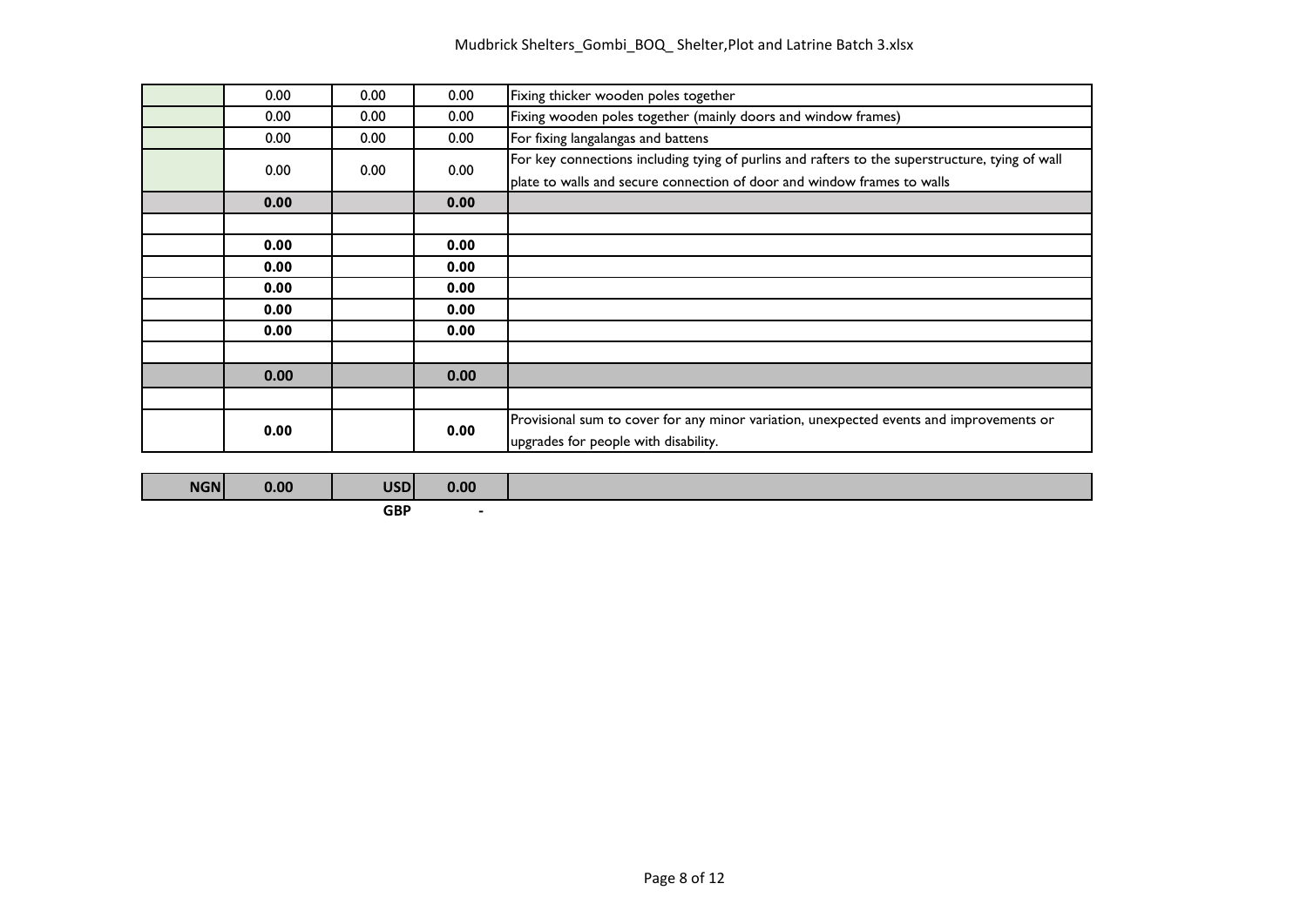|     |                                                                                                                                                                                                |      |                |                 |                |                  |                |                | Bill of Quantity - plot demarcation and planting of trees |              |                  |                             |                             |                   |                                                                                                 |
|-----|------------------------------------------------------------------------------------------------------------------------------------------------------------------------------------------------|------|----------------|-----------------|----------------|------------------|----------------|----------------|-----------------------------------------------------------|--------------|------------------|-----------------------------|-----------------------------|-------------------|-------------------------------------------------------------------------------------------------|
|     |                                                                                                                                                                                                |      | 2 <sup>1</sup> | $\overline{10}$ | 9 <sup>°</sup> | 10 <sup>10</sup> | 2 <sup>1</sup> | $\overline{0}$ |                                                           |              |                  |                             |                             |                   | 414.89                                                                                          |
|     |                                                                                                                                                                                                |      | Quantity       | Quantity        | Quantity       | Quantity         | Quantity       | Quantity       | Quantity                                                  | <b>Total</b> |                  | <b>Estimated Cost (NGN)</b> | <b>Estimated Cost (USD)</b> |                   |                                                                                                 |
| No. | <b>Description</b>                                                                                                                                                                             | Unit | (Plot A)       | (Plot B)        | (Plot C)       | (Plot D)         | (Plot E)       | (Plot F)       | (Plot G)                                                  | quantity     | <b>Unit Cost</b> | <b>Total Cost</b>           | <b>Unit Cost</b>            | <b>Total Cost</b> | <b>Remarks</b>                                                                                  |
|     |                                                                                                                                                                                                |      |                |                 |                |                  |                |                |                                                           |              | (NGN)            | (NGN)                       | (USD)                       | (USD)             |                                                                                                 |
|     | A Setting out and Excavation of plot boundary                                                                                                                                                  | m    | 21.5           | 17.9            | 22.7           | 20.1             | 29.4           | 28.3           | 16.9                                                      | 176          |                  |                             |                             |                   |                                                                                                 |
|     | Clear site, set out the plot boundary according to layout provided by IOM and Excavate                                                                                                         |      |                |                 |                |                  |                |                |                                                           |              |                  |                             |                             |                   |                                                                                                 |
|     | foundation trench to a minimum depth of 180mm below natural ground and in width 300mm to                                                                                                       | CuM  | 1.16           | 0.97            | 1.23           | 1.09             | 1.59           | 1.53           | 0.91                                                      | 47.47        |                  | 0.00                        | 0.00                        | 0.00              |                                                                                                 |
|     | receive the foundation footing of 50mm thick.<br><b>B</b> Substructure                                                                                                                         |      |                |                 |                |                  |                |                |                                                           |              |                  |                             |                             |                   |                                                                                                 |
|     | Foundation footings: plain in situ sandcrete for foundations footing (ratio 1:4 of cement:sharp                                                                                                |      |                |                 |                |                  |                |                |                                                           |              |                  |                             |                             |                   |                                                                                                 |
|     | sand - batching I cement bag for 2 wheelbarrows of sharp sand)                                                                                                                                 | CuM  | 0.32           | 0.27            | 0.34           | 0.30             | 0.44           | 0.42           | 0.25                                                      | 13.19        |                  | 0.00                        | 0.00                        | 0.00              |                                                                                                 |
|     | Perimeter blockwork: Sandcrete hollow blocks 6"x 18"x 9" (150x450x230mm) bedded and                                                                                                            |      |                |                 |                |                  |                |                |                                                           |              |                  |                             |                             |                   |                                                                                                 |
|     | jointed in cement-sand mortar (ratio 1:6 - batching is 1 cement bag for 3 wheelbarrows of sand),                                                                                               | SqM  | 5.38           | 4.48            | 5.68           | 5.03             | 7.35           | 7.08           | 4.23                                                      | 219.75       |                  | 0.00                        | 0.00                        | 0.00              |                                                                                                 |
|     | block holes filled with excavated soil. One course, with reinforced column at every 3m by rotating                                                                                             |      |                |                 |                |                  |                |                |                                                           |              |                  |                             |                             |                   |                                                                                                 |
|     | the block sideways                                                                                                                                                                             |      |                |                 |                |                  |                |                |                                                           |              |                  |                             |                             |                   |                                                                                                 |
|     | Subtotal substructure                                                                                                                                                                          |      |                |                 |                |                  |                |                |                                                           |              |                  | 0.00                        |                             | 0.00              |                                                                                                 |
|     | C Superstructure (walls)                                                                                                                                                                       | 1.7  |                |                 |                |                  |                |                |                                                           |              |                  |                             |                             |                   |                                                                                                 |
|     |                                                                                                                                                                                                |      |                |                 |                |                  |                |                |                                                           |              |                  |                             |                             |                   |                                                                                                 |
|     | Walling: Construct walls with Locally hand-made Mudbricks (150mmx150mmx350mm), including                                                                                                       |      |                |                 |                |                  |                |                |                                                           |              |                  |                             |                             |                   |                                                                                                 |
|     | preparation and screening of soil of agreed grain composition, mixing with water and vegetable<br>fibres, laid with mud mortar. Where possible, bricks to be moulded on site by local workers, | SqM  | 34.85          | 28.73           | 36.89          | 32.47            | 48.28          | 46.41          | 27.03                                                     | 1,436.50     |                  | 0.00                        | 0.00                        | 0.00              | Perimeter wall up to 1.8m height from NGL. Leaving a 1m gap for the access door                 |
|     | including direct shelter beneficiaries.                                                                                                                                                        |      |                |                 |                |                  |                |                |                                                           |              |                  |                             |                             |                   |                                                                                                 |
|     |                                                                                                                                                                                                |      |                |                 |                |                  |                |                |                                                           |              |                  |                             |                             |                   |                                                                                                 |
|     | Apply earth-based plaster, 15mm thickness, mixture of mud, boiled bitumen and used engine                                                                                                      |      |                |                 |                |                  |                |                |                                                           |              |                  |                             |                             |                   |                                                                                                 |
|     | oil (or water-based bitumen), to be applied in at least two coats. Inclusive of all required materials                                                                                         | SqM  | 69.70          | 57.46           | 73.78          | 64.94            | 96.56          | 92.82          | 54.06                                                     | 2,873.00     |                  | 0.00                        | 0.00                        | 0.00              |                                                                                                 |
|     | for the mixture, water and labour costs. On both sides of the perimeter wall including<br>reinforcement columns                                                                                |      |                |                 |                |                  |                |                |                                                           |              |                  |                             |                             |                   |                                                                                                 |
|     | <b>Subtotal walls</b>                                                                                                                                                                          |      |                |                 |                |                  |                |                |                                                           |              |                  | 0.00                        |                             | 0.00              |                                                                                                 |
|     |                                                                                                                                                                                                |      |                |                 |                |                  |                |                |                                                           |              |                  |                             |                             |                   |                                                                                                 |
|     | D Main access door                                                                                                                                                                             |      |                |                 |                |                  |                |                |                                                           |              |                  |                             |                             |                   |                                                                                                 |
|     |                                                                                                                                                                                                |      |                |                 |                |                  |                |                |                                                           |              |                  |                             |                             |                   |                                                                                                 |
|     | Provide and install Obeche Timber poles, 2x6 inches - full length min. 3m, pre-treated with                                                                                                    | Pcs  | 2.00           | 2.00            | 2.00           | 2.00             | 2.00           | 2.00           | 4.00                                                      | 70.00        |                  | 0.00                        | 0.00                        | 0.00              |                                                                                                 |
|     | antitermite/engine oil solution, for door frame. To be secured with langalanga to the brick walls.                                                                                             |      |                |                 |                |                  |                |                |                                                           |              |                  |                             |                             |                   |                                                                                                 |
|     | Install purpose made door of 2x0.9m with 2x3" timbers for door leaf, three 100mm hinges per                                                                                                    |      |                |                 |                |                  |                |                |                                                           |              |                  |                             |                             |                   |                                                                                                 |
|     | door to fix leaf on frame, cladding with CGI sheet 0.2mm thick branded with IOM logo, internal                                                                                                 | Pcs  | 1.00           | 1.00            | 1.00           | 1.00             | 1.00           | 1.00           | 2.00                                                      | 35.00        |                  | 0.00                        | 0.00                        | 0.00              |                                                                                                 |
|     | and external latches 125mm, padlock of 0.25kg and keys.                                                                                                                                        |      |                |                 |                |                  |                |                |                                                           |              |                  |                             |                             |                   |                                                                                                 |
|     | Subtotal door                                                                                                                                                                                  |      |                |                 |                |                  |                |                |                                                           |              |                  | 0.00                        |                             | 0.00              |                                                                                                 |
|     |                                                                                                                                                                                                |      |                |                 |                |                  |                |                |                                                           |              |                  |                             |                             |                   |                                                                                                 |
|     | <b>E</b> Tree plantation on plot                                                                                                                                                               |      |                |                 |                |                  |                |                |                                                           |              |                  |                             |                             |                   |                                                                                                 |
|     |                                                                                                                                                                                                |      |                |                 |                |                  |                |                |                                                           |              |                  |                             |                             |                   | Tree species to be agreed based on location, including but not limited to: neem, papaya, guava, |
|     | 8 Provision and planting of tree seedling on the shelter plot.                                                                                                                                 | Pcs  | 1.00           | 1.00            | 1.00           | 1.00             | 1.00           | 1.00           | 2.00                                                      | 35.00        |                  | 0.00                        | 0.00                        | 0.00              | brange, cashew, huru, mango. Economic fruit trees to be prioritized, fast growing and high      |
|     |                                                                                                                                                                                                |      |                |                 |                |                  |                |                |                                                           |              |                  |                             |                             |                   | production                                                                                      |
|     | Supply and fix cylindrical plant protector (cage) made from palm stick size 1.2m x 0.45mm                                                                                                      | Pcs  | 1.00           | 1.00            | 1.00           | 1.00             | 1.00           | 1.00           | 2.00                                                      | 35.00        |                  | 0.00                        | 0.00                        | 0.00              |                                                                                                 |
|     | diameter.                                                                                                                                                                                      |      |                |                 |                |                  |                |                |                                                           |              |                  | 0.00                        |                             | 0.00              |                                                                                                 |
|     | <b>Subtotal tree planting</b>                                                                                                                                                                  |      |                |                 |                |                  |                |                |                                                           |              |                  |                             |                             |                   |                                                                                                 |
|     | Subtotal substructure                                                                                                                                                                          |      |                |                 |                |                  |                |                |                                                           |              |                  | 0.00                        |                             | 0.00              |                                                                                                 |
|     | <b>Subtotal walls</b>                                                                                                                                                                          |      |                |                 |                |                  |                |                |                                                           |              |                  | 0.00                        |                             | 0.00              |                                                                                                 |
|     | <b>Subtotal doors and windows</b>                                                                                                                                                              |      |                |                 |                |                  |                |                |                                                           |              |                  | 0.00                        |                             | 0.00              |                                                                                                 |
|     | <b>Subtotal tree planting</b>                                                                                                                                                                  |      |                |                 |                |                  |                |                |                                                           |              |                  | 0.00                        |                             | 0.00              |                                                                                                 |
|     |                                                                                                                                                                                                |      |                |                 |                |                  |                |                |                                                           |              |                  |                             |                             |                   |                                                                                                 |
|     | Total Cost for plot demarcation and tree planting for 34 plots                                                                                                                                 | 34   |                |                 |                |                  |                |                |                                                           |              | <b>NGN</b>       | 0.00                        | <b>USD</b><br>GRP           | 0.00              |                                                                                                 |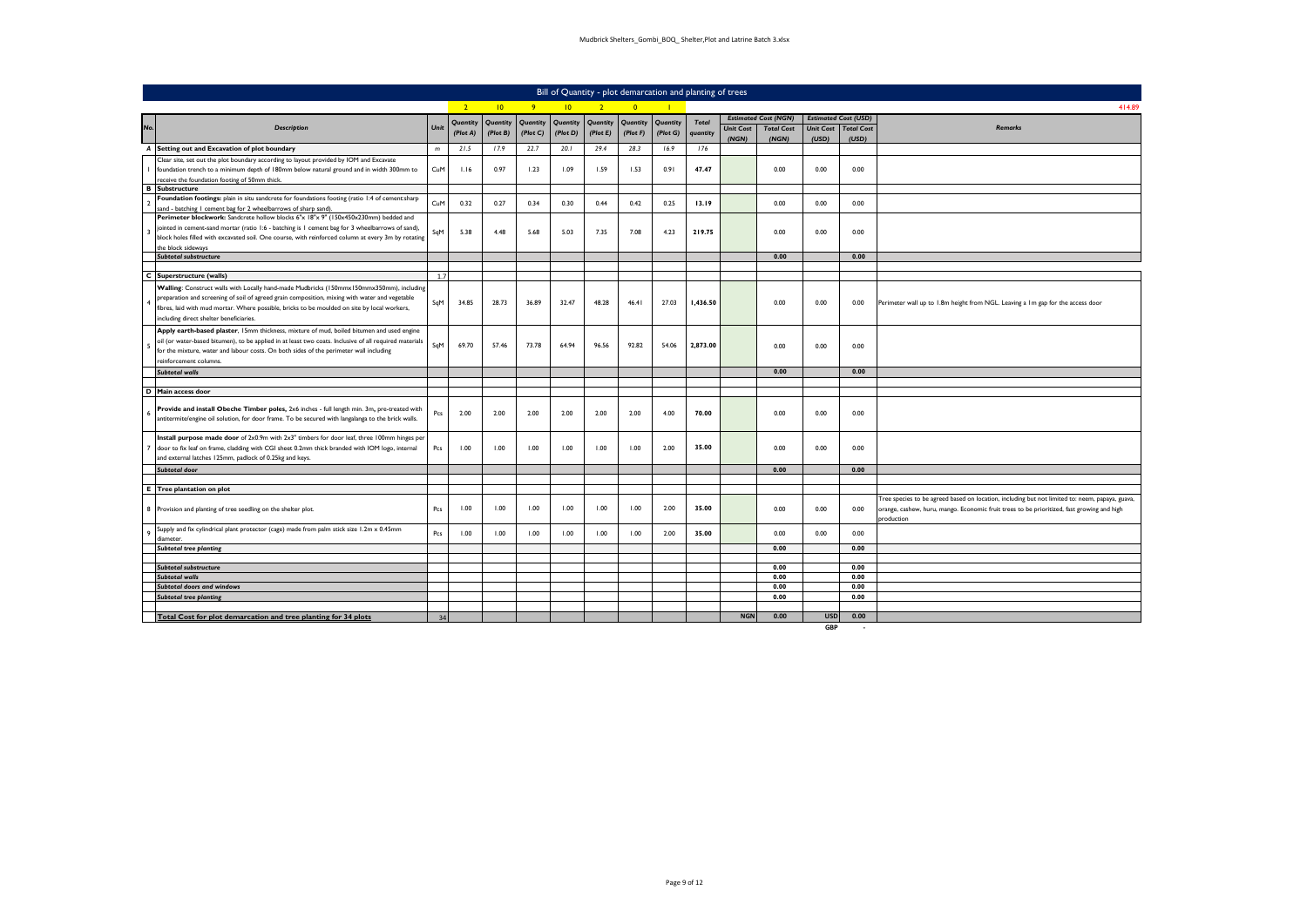|                | Bill of Quantities for the Construction of One Family Pit Latrine and Shower - Mud brick walling (1.2 x 0.9 x 2.15m deep pit)                                                                                                                                                                                                                                                                                                                                                                                              |                |                 |                    |                            |                             |                                                                                                                                    |  |
|----------------|----------------------------------------------------------------------------------------------------------------------------------------------------------------------------------------------------------------------------------------------------------------------------------------------------------------------------------------------------------------------------------------------------------------------------------------------------------------------------------------------------------------------------|----------------|-----------------|--------------------|----------------------------|-----------------------------|------------------------------------------------------------------------------------------------------------------------------------|--|
| S/N            | <b>DESCRIPTION</b>                                                                                                                                                                                                                                                                                                                                                                                                                                                                                                         | <b>UNIT</b>    | <b>Quantity</b> | Unit cost<br>(NGN) | <b>Total cost</b><br>(NGN) | <b>Total cost</b><br>(USD)  | <b>Remarks</b>                                                                                                                     |  |
| $\mathbf{A}$   | <b>Excavation and earthworks</b>                                                                                                                                                                                                                                                                                                                                                                                                                                                                                           | m <sup>3</sup> | 7.75            |                    |                            |                             |                                                                                                                                    |  |
| $\mathbf{1}$   | Clear site and excavate 1.8 x 2.1m x 2.05m depth pit for the latrine                                                                                                                                                                                                                                                                                                                                                                                                                                                       |                |                 |                    | ×,                         | $\mathcal{L}_{\mathcal{A}}$ |                                                                                                                                    |  |
| $\overline{2}$ | Backfill and compact already completed side of pit with the soil, and backfill and compact<br>front of the latrine and the whole of shower area.                                                                                                                                                                                                                                                                                                                                                                           | m <sup>3</sup> | 4.52            |                    | ÷                          | ÷,                          | The remaining excavated soil can be spread or used for<br>backfilling of the shelter                                               |  |
|                | Total of section A carried to summary                                                                                                                                                                                                                                                                                                                                                                                                                                                                                      |                |                 |                    |                            | $\overline{\phantom{a}}$    |                                                                                                                                    |  |
| в              | Sub structure                                                                                                                                                                                                                                                                                                                                                                                                                                                                                                              |                |                 |                    |                            |                             |                                                                                                                                    |  |
| $\overline{3}$ | Plain in situ concrete for foundation footing (concrete mix 1:2:4 - 20mm aggregate). For<br>footing of pit lining, shower, front of latrine blockwork and separating wall.                                                                                                                                                                                                                                                                                                                                                 | m <sup>3</sup> | 0.537           |                    | $\overline{a}$             | $\overline{a}$              |                                                                                                                                    |  |
|                | Block work: hollow sand:concrete block work bedded and jointed in cement and sand mortar<br>(mix 1:6), 150mm thickness filled with cement sand mortar for pit lining, other foundation                                                                                                                                                                                                                                                                                                                                     | m <sup>2</sup> | 17.83           |                    |                            |                             |                                                                                                                                    |  |
|                | works, and soak pit from shower.<br>Reinforced precast concrete floor slabs (1:2:4-20mm aggregate) reinforced with Y12mm                                                                                                                                                                                                                                                                                                                                                                                                   |                |                 |                    |                            |                             |                                                                                                                                    |  |
| 5              | bars @ 150 c/c both ways. Slab 1 (1200x1500mm x 100mm thick) with one internal beam of<br>1200x150mm x100mm; and Slab 2 detachable service slab (1200x600mm x80mm thick) with<br>two tie rod lifting handles                                                                                                                                                                                                                                                                                                               | m <sup>3</sup> | 0.2376          |                    |                            |                             |                                                                                                                                    |  |
| 6              | Sawn form work to Sides of slabs, using timber planks.                                                                                                                                                                                                                                                                                                                                                                                                                                                                     | m <sup>2</sup> | 0.99            |                    | ÷,                         | $\overline{\phantom{a}}$    | Formwork to be reused minimum four times.                                                                                          |  |
| $\tau$         | Plain in situ concrete slab for shower floor (concrete mix $1:2:4-20$ mm aggregate).<br>1.35x1.5m x 50mm thick;                                                                                                                                                                                                                                                                                                                                                                                                            | m <sup>3</sup> | 0.235           |                    |                            |                             |                                                                                                                                    |  |
| 8              | External step built with sandcrete blockwork as formwork and filled with sand-cement mix<br>(ratio 1:6). 175mm rise x 300mm landing x 1.8m width                                                                                                                                                                                                                                                                                                                                                                           | m <sup>3</sup> | 0.095           |                    |                            | ÷                           |                                                                                                                                    |  |
| $\mathbf{Q}$   | Provide and install 50mm diameter PVC floor drain in shower area, connected to 50mm<br>diameter drain pipe to be embedded in concrete slab and channelled to the shower soak pit.                                                                                                                                                                                                                                                                                                                                          | LS             | $\mathbf{I}$    |                    |                            |                             |                                                                                                                                    |  |
| 10             | Soak pit of 450mm long x 400mm width (in to in) x 500mm deep, filled with gravel stones of<br>3 inches thick to collect waste water from drain pipe (refer drawing)                                                                                                                                                                                                                                                                                                                                                        | m <sub>3</sub> | 0.09            |                    |                            |                             |                                                                                                                                    |  |
| 11             | Plastering of blockwork above ground level. Sand-cement plastering of external blockwork<br>above ground level and internal blockwork above slabs (ratio 1:6 cement to plaster sand.<br>Batching is 1 cement bag for 3 wheelbarrows of sand).                                                                                                                                                                                                                                                                              | m <sup>2</sup> | 6.80            |                    |                            |                             |                                                                                                                                    |  |
|                | <b>Total of section B carried to summary</b>                                                                                                                                                                                                                                                                                                                                                                                                                                                                               |                |                 |                    | $\lambda$                  | ÷                           |                                                                                                                                    |  |
| C              | <b>Superstructure and Roofing</b>                                                                                                                                                                                                                                                                                                                                                                                                                                                                                          |                |                 |                    |                            |                             |                                                                                                                                    |  |
| 12             | Walling: Construct mudbrick walling 150mm thickness. (mudbrick size 150mm thick x<br>150mm wide x 300-350mm length, locally molded and sun baked, if possible employing local<br>labour). In Sand cement mix mortar.                                                                                                                                                                                                                                                                                                       | m <sup>2</sup> | 16.064          |                    |                            |                             | Including separating wall on boundary line (refer to floor<br>nlan)                                                                |  |
| 13             | Internal and external earth-based plastering: 15mm thickness, mixture of soil, sharp sand,<br>boiled bitumen and used engine oil, to be applied in at least two coats. Inclusive of all<br>required materials for the mixture, water and labour costs.                                                                                                                                                                                                                                                                     | m <sup>2</sup> | 29.518          |                    |                            |                             | Including separating wall on boundary line (refer to floor<br>plan)                                                                |  |
| 14             | Provide and fix wire mesh with fly screen net on all sides of the structure, as ventilation<br>opening.                                                                                                                                                                                                                                                                                                                                                                                                                    | m <sup>2</sup> | 3.03            |                    |                            |                             |                                                                                                                                    |  |
| 15             | Roof: 0.20mm gauge corrugated Zinc roofing sheets (1800mm x 600mm) on 4No. 75mm x<br>50mm x 3200mm purlins on 5No. 100mm x 50mm x 1600mm timber Hardwood treated<br>Taraba timber rafters on 2No. 100mm x 50mm Hardwood taraba treated timber wall plate<br>(upper) and 2No. 150mm x 50mm Hardwood taraba treated timber wall plate (lower). With<br>25x125mm timber plank fascia board along the whole perimeter. All fastened with langalanga<br>to the wall and both rafters with purlins at joints. see detail design. | m <sup>2</sup> | 5.76            |                    |                            |                             |                                                                                                                                    |  |
| 16             | Hardwood treated Taraba timber 100mm x 50mm x 3100mm full lenght outer bracing laid on<br>blockwork with langalanga and fastened to vertical timber studs to provide for fixing of net.<br>Bottom and top chords                                                                                                                                                                                                                                                                                                           | $P_{CS}$       | 6               |                    |                            |                             |                                                                                                                                    |  |
| 17             | Hardwood treated Taraba timber 100mm x 50mm x 3100mm full lenght cut into pieces of<br>400mm-350mm-300mm for vertical timber studs fastened to horizontal bracing for fixing of<br>net. Kindly note that additional four offcuts will be sourced from the remains from outer<br>bracing. To make it 12 pieces in all.                                                                                                                                                                                                      | $P_{CS}$       | $\mathbf{I}$    |                    |                            |                             | 2pcs of 350mm (sides). 5pcs of 400mm (front). 5pcs of<br>300mm (rear).                                                             |  |
| 18             | Vent pipe: Complete length 3m*100mmØ uPVC blue vent pipes with fulbora guard cover at<br>the top, placed in detachable slab and firmly fastened to wall with metal strap bracket or<br>langalanga at three points, tilted to avoid contact with the roofing (refer to drawing).                                                                                                                                                                                                                                            | No.            | $\mathbf{I}$    |                    |                            |                             |                                                                                                                                    |  |
| 19             | Doors: Purpose made IOM branded CGI sheet door sizes 650mm x 1920mm high, with 2x6<br>timber frame and 2x3 timber panel/leaf, installed complete with hinges, staples, padlocks and<br>kevs.                                                                                                                                                                                                                                                                                                                               | No.            | $\mathcal{D}$   |                    |                            |                             |                                                                                                                                    |  |
|                | <b>Total of section C carried to summary</b>                                                                                                                                                                                                                                                                                                                                                                                                                                                                               |                |                 |                    |                            |                             |                                                                                                                                    |  |
|                | <b>SUMMARY</b>                                                                                                                                                                                                                                                                                                                                                                                                                                                                                                             |                |                 |                    |                            |                             |                                                                                                                                    |  |
| $1\,$          | <b>Section A Excavation</b>                                                                                                                                                                                                                                                                                                                                                                                                                                                                                                |                |                 |                    |                            |                             |                                                                                                                                    |  |
| $\overline{2}$ | <b>Section B Sub - structure</b>                                                                                                                                                                                                                                                                                                                                                                                                                                                                                           |                |                 |                    |                            |                             |                                                                                                                                    |  |
| 3              | <b>Section C Super structure</b>                                                                                                                                                                                                                                                                                                                                                                                                                                                                                           |                |                 |                    | $\overline{\phantom{a}}$   | $\overline{\phantom{a}}$    |                                                                                                                                    |  |
| $\overline{4}$ | Contingency (1% of subtotal cost)                                                                                                                                                                                                                                                                                                                                                                                                                                                                                          |                |                 |                    |                            |                             | Provisional sum to cover for any minor variation,<br>anexpected events and improvements or upgrades for<br>people with disability. |  |
|                |                                                                                                                                                                                                                                                                                                                                                                                                                                                                                                                            | No.            | $\mathbf{1}$    |                    |                            |                             |                                                                                                                                    |  |
|                | <b>Grand Total for One Family Pit Latrine and Shower</b><br><b>Grand Total for 35 Family Pit Latrines and Showers</b>                                                                                                                                                                                                                                                                                                                                                                                                      | No.            | 35              |                    |                            |                             |                                                                                                                                    |  |
|                |                                                                                                                                                                                                                                                                                                                                                                                                                                                                                                                            |                |                 |                    |                            |                             |                                                                                                                                    |  |
|                |                                                                                                                                                                                                                                                                                                                                                                                                                                                                                                                            |                |                 |                    |                            |                             |                                                                                                                                    |  |
|                |                                                                                                                                                                                                                                                                                                                                                                                                                                                                                                                            |                |                 |                    |                            |                             |                                                                                                                                    |  |
|                |                                                                                                                                                                                                                                                                                                                                                                                                                                                                                                                            |                |                 |                    |                            |                             |                                                                                                                                    |  |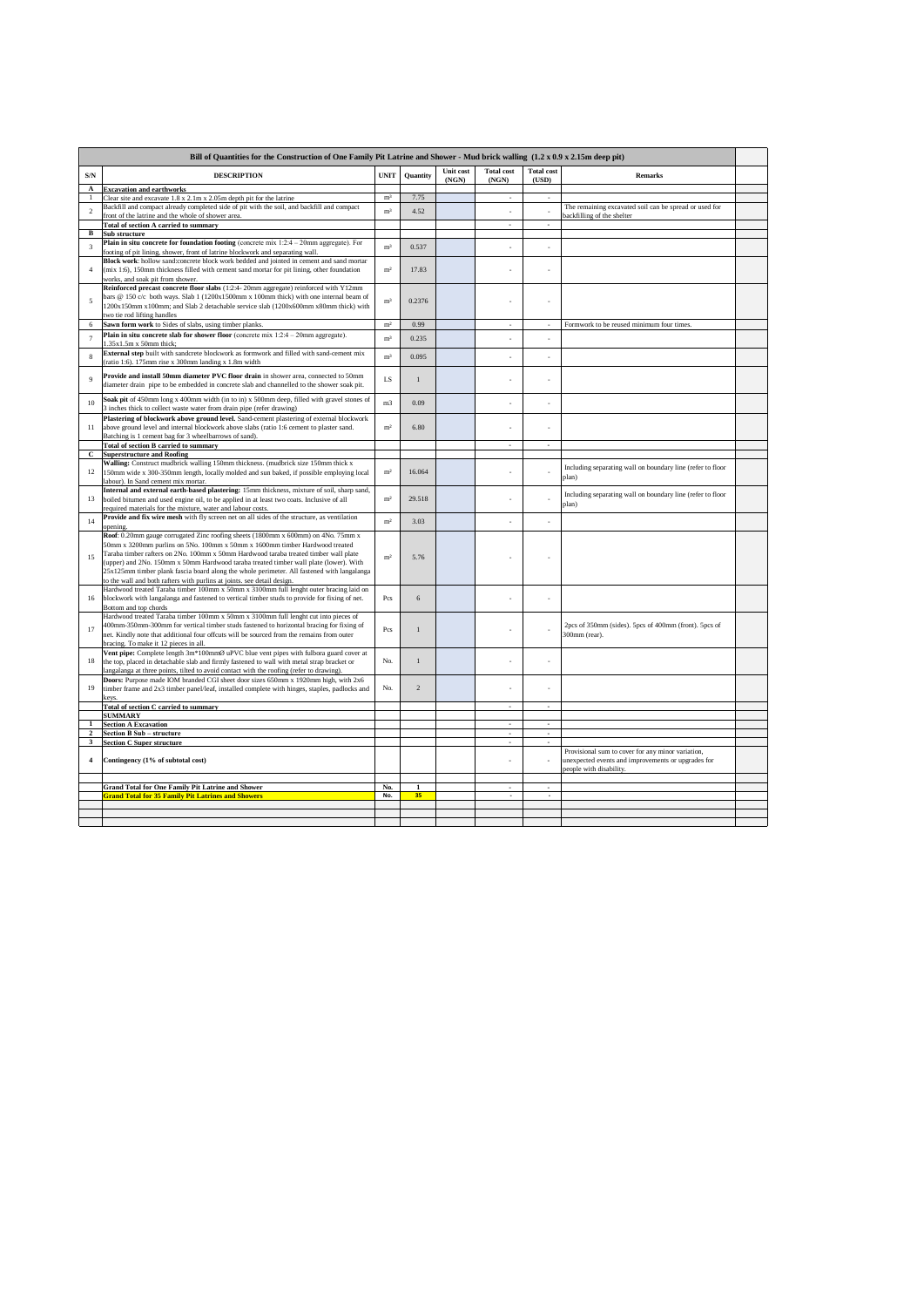## 414.89

|           | <b>CONTRACTOR 3</b>                |                            |                            |  |
|-----------|------------------------------------|----------------------------|----------------------------|--|
| <b>SN</b> | Sub-activity                       | <b>Total Cost</b><br>(NGN) | <b>Total Cost</b><br>(USD) |  |
| 1         | Plot demarcation and tree planting |                            | 0.00                       |  |
| 2         | Shelter construction               |                            | 0.00                       |  |
| ς         | Latrine construction               |                            | 0.00                       |  |
|           |                                    | 0.00                       | 0.00                       |  |